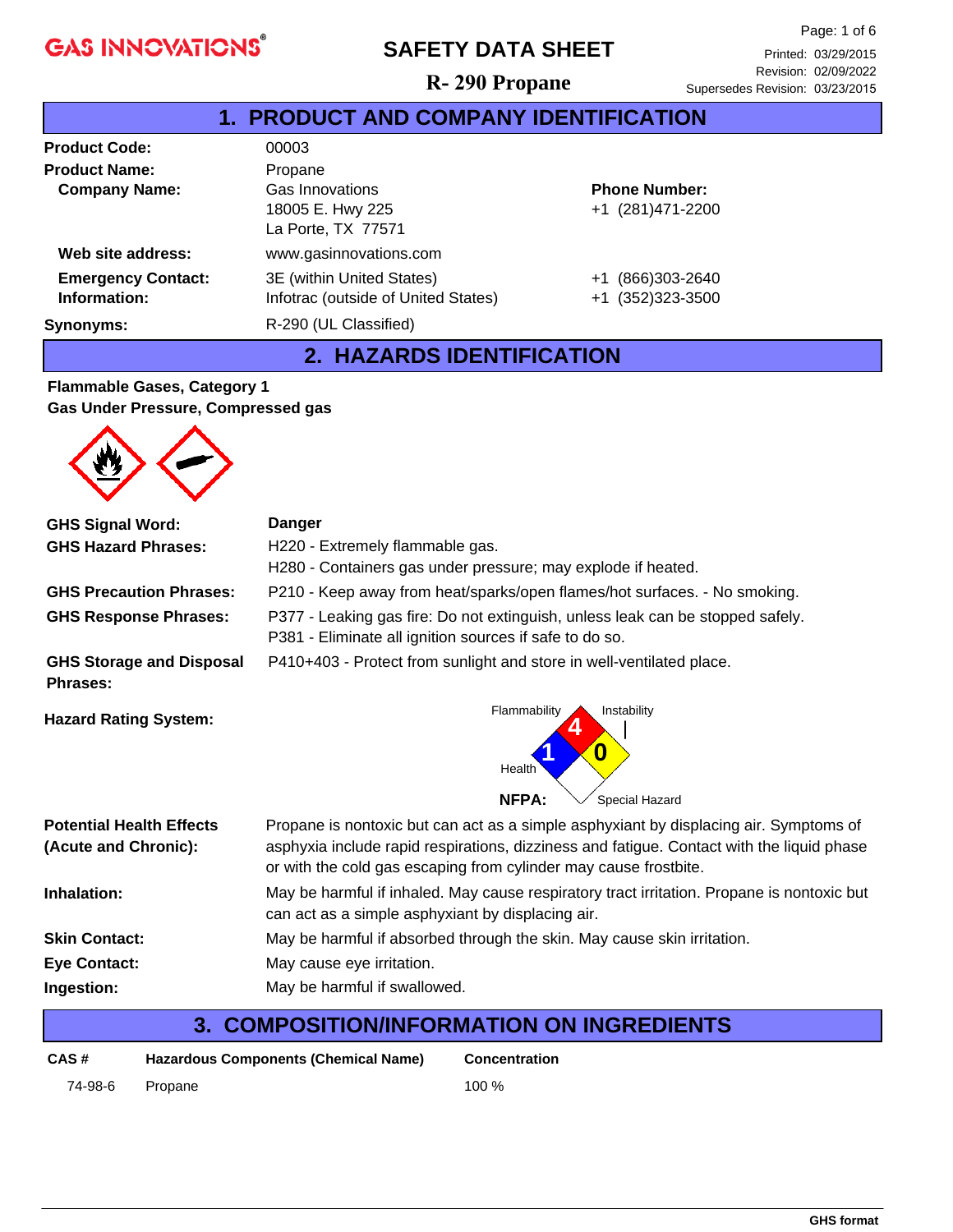### **SAFETY DATA SHEET** Page: 2 of 6

**R- 290 Propane**

|                                                                                                   | <b>4. FIRST AID MEASURES</b>                                                                                                                                                                                                                                                                                                                                                                                                                                                                                                                                                                                                                                                                                                                                         |  |  |  |
|---------------------------------------------------------------------------------------------------|----------------------------------------------------------------------------------------------------------------------------------------------------------------------------------------------------------------------------------------------------------------------------------------------------------------------------------------------------------------------------------------------------------------------------------------------------------------------------------------------------------------------------------------------------------------------------------------------------------------------------------------------------------------------------------------------------------------------------------------------------------------------|--|--|--|
| <b>Emergency and First Aid</b>                                                                    | Consult a physician. Show this safety data sheet to the doctor in attendance. Move out of                                                                                                                                                                                                                                                                                                                                                                                                                                                                                                                                                                                                                                                                            |  |  |  |
| <b>Procedures:</b>                                                                                | dangerous area.                                                                                                                                                                                                                                                                                                                                                                                                                                                                                                                                                                                                                                                                                                                                                      |  |  |  |
| In Case of Inhalation:                                                                            | If breathed in, move person into fresh air. If not breathing give artificial respiration,<br>preferably mouth-to-mouth. If breathing is difficult, give oxygen. Call a physician.                                                                                                                                                                                                                                                                                                                                                                                                                                                                                                                                                                                    |  |  |  |
| In Case of Skin Contact:                                                                          | Wash off with soap and plenty of water. If skin irritation occurs, get medical<br>advice/attention.                                                                                                                                                                                                                                                                                                                                                                                                                                                                                                                                                                                                                                                                  |  |  |  |
| In Case of Eye Contact:                                                                           | Immediately flush eyes with plenty of water for at I east 15 minutes. Hold eyelids apart<br>and flush eyes with plenty of water. After initial flushings, remove any contact lenses<br>and continue flushing for at least 15 minutes. Have eyes examined and tested by<br>medical personnel.                                                                                                                                                                                                                                                                                                                                                                                                                                                                         |  |  |  |
| In Case of Ingestion:                                                                             | Not expected to be a primary route of exposure.                                                                                                                                                                                                                                                                                                                                                                                                                                                                                                                                                                                                                                                                                                                      |  |  |  |
|                                                                                                   | <b>5. FIRE FIGHTING MEASURES</b>                                                                                                                                                                                                                                                                                                                                                                                                                                                                                                                                                                                                                                                                                                                                     |  |  |  |
| Flash Pt:                                                                                         | NA Method Used: Not Applicable                                                                                                                                                                                                                                                                                                                                                                                                                                                                                                                                                                                                                                                                                                                                       |  |  |  |
| <b>Explosive Limits:</b>                                                                          | UEL: 9.5 %(V)<br>LEL: $2.2\%$ (V)                                                                                                                                                                                                                                                                                                                                                                                                                                                                                                                                                                                                                                                                                                                                    |  |  |  |
| <b>Autoignition Pt:</b>                                                                           | 468 C (874 F)                                                                                                                                                                                                                                                                                                                                                                                                                                                                                                                                                                                                                                                                                                                                                        |  |  |  |
|                                                                                                   | Suitable Extinguishing Media: Stop the flow of gas. IF the flow cannot be stopped, let the fire burn out while cooling the<br>cylinder and the surrounding areas using a water spray.                                                                                                                                                                                                                                                                                                                                                                                                                                                                                                                                                                                |  |  |  |
| <b>Fire Fighting Instructions:</b>                                                                | Personnel may have to wear approach-type protective suits and positive pressure<br>self-contained breathing apparatus. Firefighters' turnout gear may be inadequate.<br>Cylinders exposed to fire may rupture with violent force. Extinguishing surrounding fire<br>and keep cylinders cool by applying water from a maximum possible distance with a<br>water spray. Flammable gases may spread from a spill after the fire is extinguished and<br>be subject to re-ignition.                                                                                                                                                                                                                                                                                       |  |  |  |
| <b>Flammable Properties and</b><br>Hazards:                                                       | High temperatures and fire conditions can result in the formation of carbon monoxide<br>and carbon dioxide.                                                                                                                                                                                                                                                                                                                                                                                                                                                                                                                                                                                                                                                          |  |  |  |
|                                                                                                   | <b>6. ACCIDENTAL RELEASE MEASURES</b>                                                                                                                                                                                                                                                                                                                                                                                                                                                                                                                                                                                                                                                                                                                                |  |  |  |
| <b>Protective Precautions,</b><br><b>Protective Equipment and</b><br><b>Emergency Procedures:</b> | Use proper personal protective equipment as indicated in Section 8.                                                                                                                                                                                                                                                                                                                                                                                                                                                                                                                                                                                                                                                                                                  |  |  |  |
| <b>Environmental Precautions:</b>                                                                 | Prevent further leakage or spillage if safe to do so. Do not let product enter drains.                                                                                                                                                                                                                                                                                                                                                                                                                                                                                                                                                                                                                                                                               |  |  |  |
| <b>Steps To Be Taken In Case</b><br><b>Material Is Released Or</b><br>Spilled:                    | Forms explosive mixtures with air. Immediately evacuate all personnel from danger<br>area. Use self-contained breathing apparatus where needed. Remove all sources of<br>ignition if safe to do so. Reduce vapors with fog or fine water spray, taking care not to<br>spread liquid with water. Shut off flow if safe to do so. Ventilate area or move container<br>to a well-ventilated area. Flammable vapors may spread from leak and could explode if<br>reignited by sparks or flames. Explosive atmospheres may linger. Before entering area,<br>especially confined areas, check atmosphere with an appropriate device.<br>For controlling larger flows, personnel may have to wear approach-type protective suits<br>and self-contained breathing apparatus. |  |  |  |
|                                                                                                   | 7. HANDLING AND STORAGE                                                                                                                                                                                                                                                                                                                                                                                                                                                                                                                                                                                                                                                                                                                                              |  |  |  |
| <b>Precautions To Be Taken in</b><br>Handling:                                                    | Avoid inhalation of vapor or mist. Keep away from heat, sparks and flame. Keep away<br>from sources of ignition - No smoking. Use spark-proof tools and explosion proof<br>equipment. Use in a closed system. Secure the cylinder to prevent it from falling or being<br>knocked over. Leak check the lines and equipment. Have an emergency plan covering<br>steps to be taken in the event of an accidental release.                                                                                                                                                                                                                                                                                                                                               |  |  |  |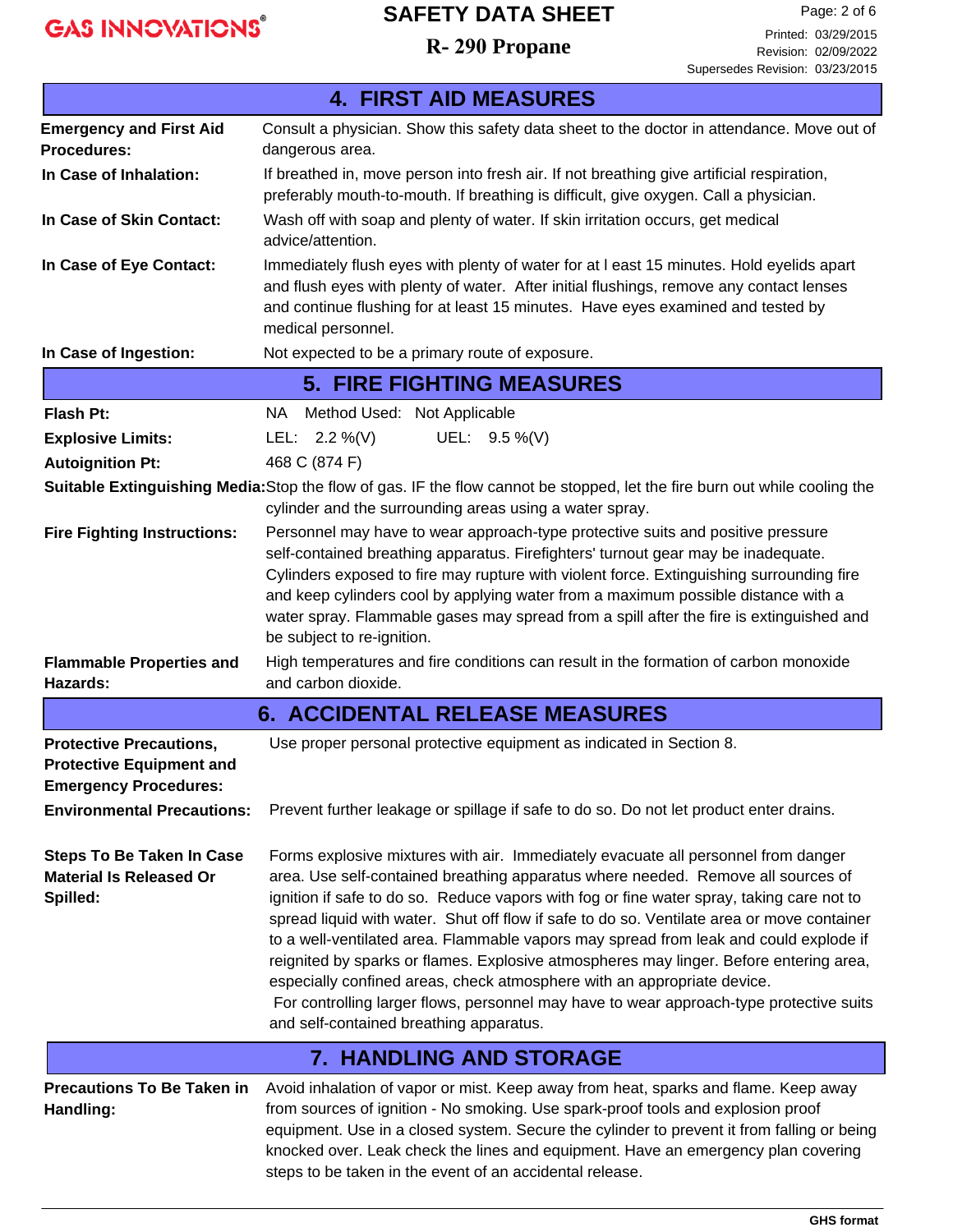# **SAFETY DATA SHEET** Page: 3 of 6

**R- 290 Propane** Printed: 03/29/2015 Revision: 02/09/2022 Supersedes Revision: 03/23/2015

|                                               | Wear leather safety gloves and safety shoes when handling cylinders. Protect cylinders<br>from physical damage; do not drag, roll, slide or drop. While moving cylinder, always<br>keep in place removable valve cover. Never attempt to lift a cylinder by its cap; the cap<br>is intended solely to protect the valve. When moving cylinders, even for short distances,<br>use a cart (trolley, hand truck, etc.) designed to transport cylinders. Never insert an                                                                                                                              |
|-----------------------------------------------|---------------------------------------------------------------------------------------------------------------------------------------------------------------------------------------------------------------------------------------------------------------------------------------------------------------------------------------------------------------------------------------------------------------------------------------------------------------------------------------------------------------------------------------------------------------------------------------------------|
|                                               | object (e.g., wrench, screwdriver, pry bar) into cap openings; doing so may damage the<br>valve and cause a leak. Use an adjustable strap wrench to remove over-tight or rusted<br>caps. Slowly open the valve. If the valve is hard to open, discontinue use and contact<br>your supplier. Close the container valve after each use; keep closed even when empty.<br>Never apply flame or localized heat directly to any part of the container. High<br>temperatures may damage the container and could cause the pressure relief device to<br>fail prematurely, venting the container contents. |
| <b>Precautions To Be Taken in</b><br>Storing: | Cylinders should be stored and used in dry, well-ventilated areas away from sources of<br>heat or ignition. Store away from oxidizers.                                                                                                                                                                                                                                                                                                                                                                                                                                                            |
| <b>Other Precautions:</b>                     | When handling product under pressure, use piping and equipment adequately designed<br>to withstand the pressures to be encountered. Never work on a pressurized system. Use<br>a back flow preventive device in the piping. Gases can cause rapid suffocation because<br>of oxygen deficiency; store and use with adequate ventilation. If a leak occurs, close the<br>container valve and blow down the system in a safe and environmentally correct manner<br>in compliance with all international, federal/national, state/provincial, and local laws; then                                    |

### **8. EXPOSURE CONTROLS/PERSONAL PROTECTION**

repair the leak. Never place a container where it may become part of an electrical circuit.

| CAS#                                                                                                                                                                                       | <b>Partial Chemical Name</b>                                                   |                                                                                                                                                                                                                                  | <b>OSHA TWA</b> | <b>ACGIH TWA</b> | <b>Other Limits</b> |
|--------------------------------------------------------------------------------------------------------------------------------------------------------------------------------------------|--------------------------------------------------------------------------------|----------------------------------------------------------------------------------------------------------------------------------------------------------------------------------------------------------------------------------|-----------------|------------------|---------------------|
| 74-98-6                                                                                                                                                                                    | Propane                                                                        |                                                                                                                                                                                                                                  | PEL: 1000 ppm   | TLV: (2500 ppm)  | No data.            |
| If exposure limits are exceeded or respiratory irritation is experienced, NIOSH/MSHA<br><b>Respiratory Equipment</b><br>approved respiratory protection should be worn.<br>(Specify Type): |                                                                                |                                                                                                                                                                                                                                  |                 |                  |                     |
| <b>Eye Protection:</b>                                                                                                                                                                     |                                                                                | Wear safety glasses when handling cylinders; vapor-proof goggles and a face shield<br>during cylinder change out or whenever contact with product is possible. Select eye<br>protection in accordance with OSHA 29 CFR 1910.133. |                 |                  |                     |
|                                                                                                                                                                                            | <b>Protective Gloves:</b><br>Wear appropriate gloves to prevent skin exposure. |                                                                                                                                                                                                                                  |                 |                  |                     |
| <b>Other Protective Clothing:</b>                                                                                                                                                          |                                                                                | Not required under normal use conditions.                                                                                                                                                                                        |                 |                  |                     |
| <b>Engineering Controls</b><br>(Ventilation etc.):                                                                                                                                         |                                                                                | Use explosion-proof ventilation equipment. Facilities storing or utilizing this material<br>should be equipped with an eyewash facility, and a safety shower is recommended.                                                     |                 |                  |                     |
| Avoid contact with skin, eyes and clothing. Wash hands before breaks and immediately<br>Work/Hygienic/Maintenance<br>after handling the product.<br><b>Practices:</b>                      |                                                                                |                                                                                                                                                                                                                                  |                 |                  |                     |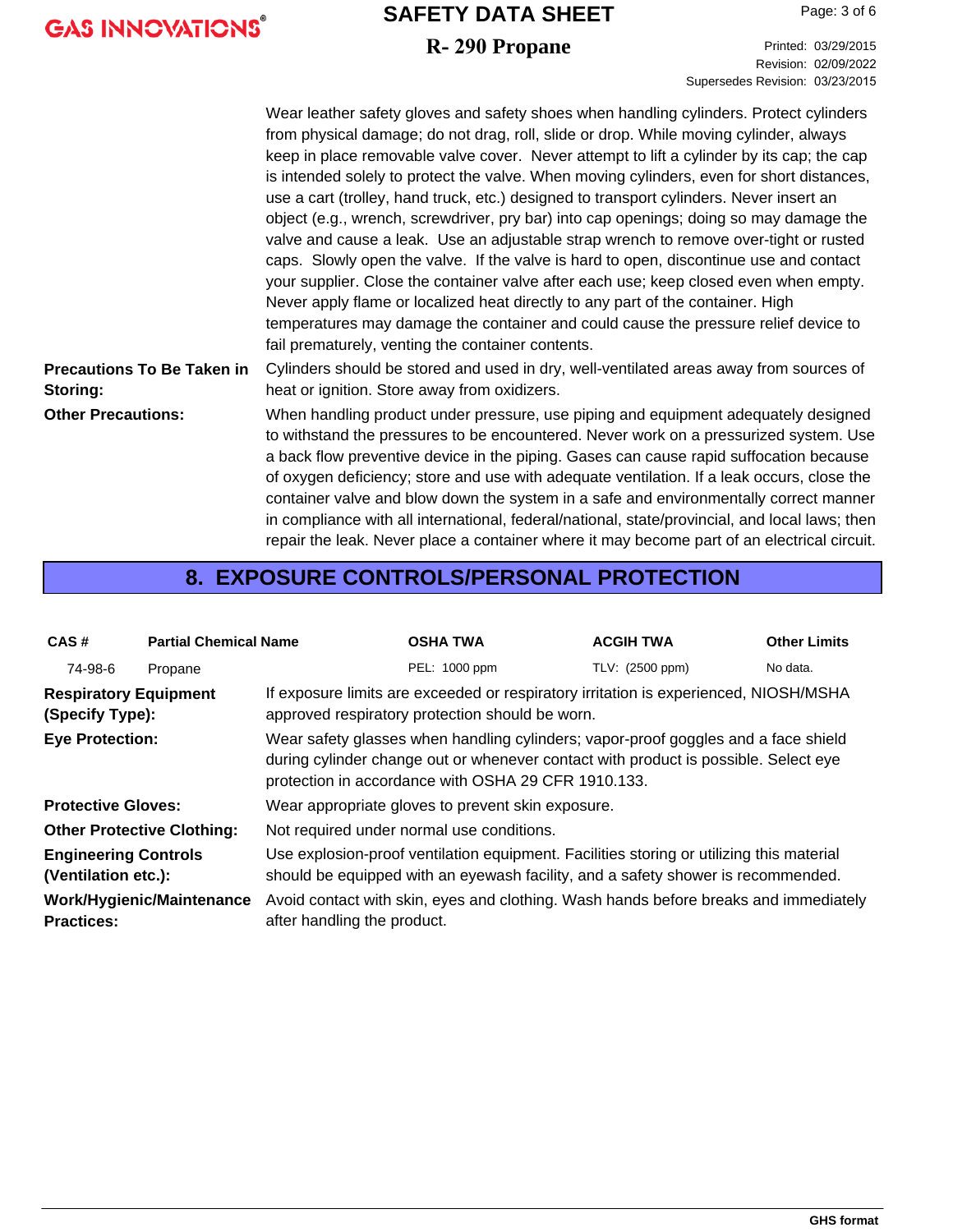# **SAFETY DATA SHEET**<br>Printed: 03/29/2015

**R- 290 Propane** 

Revision: 02/09/2022 Supersedes Revision: 03/23/2015

|                                                            | <b>9. PHYSICAL AND CHEMICAL PROPERTIES</b>                                                                      |  |  |
|------------------------------------------------------------|-----------------------------------------------------------------------------------------------------------------|--|--|
| <b>Physical States:</b>                                    | [ ] Solid<br>[X] Gas<br>[ ] Liquid                                                                              |  |  |
| <b>Appearance and Odor:</b>                                | Appearance: colorless.                                                                                          |  |  |
|                                                            | Odor: Characteristic natural gas odor.                                                                          |  |  |
|                                                            |                                                                                                                 |  |  |
|                                                            | Specific Volume: 0.531 m3/kg, 8.5 ft3/lb @ 1 atm, 21.1C.                                                        |  |  |
|                                                            | Solubility in Water: 6.5 cm3/0.1 kg water @ 1 atm, 18C.                                                         |  |  |
| <b>Freezing Point:</b>                                     | $-188$ C ( $-306$ F)                                                                                            |  |  |
| <b>Boiling Point:</b>                                      | $-42.1 C (-43.8 F)$                                                                                             |  |  |
| <b>Decomposition Temperature: NA</b>                       |                                                                                                                 |  |  |
| <b>Autoignition Pt:</b>                                    | 468 C (874 F)                                                                                                   |  |  |
| <b>Flash Pt:</b>                                           | NA Method Used: Not Applicable                                                                                  |  |  |
| <b>Explosive Limits:</b>                                   | UEL: 9.5 %(V)<br>LEL: $2.2\%$ (V)                                                                               |  |  |
| Specific Gravity (Water $= 1$ ):                           | <b>NA</b>                                                                                                       |  |  |
| Density:                                                   | 1.55 @ 1 atm at 20.0 C (68.0 F)                                                                                 |  |  |
| <b>Bulk density:</b>                                       | <b>NA</b>                                                                                                       |  |  |
| Vapor Pressure (vs. Air or                                 | at 21.1 C (70.0 F)<br>109 PSI                                                                                   |  |  |
| $mm Hg$ ):                                                 |                                                                                                                 |  |  |
| Vapor Density (vs. $Air = 1$ ):                            | NA.                                                                                                             |  |  |
| <b>Evaporation Rate:</b>                                   | <b>NA</b>                                                                                                       |  |  |
| <b>Solubility in Water:</b>                                | <b>NA</b>                                                                                                       |  |  |
| <b>Saturated Vapor</b>                                     | <b>NA</b>                                                                                                       |  |  |
| <b>Concentration:</b>                                      |                                                                                                                 |  |  |
| <b>Viscosity:</b>                                          | <b>NA</b>                                                                                                       |  |  |
| pH:                                                        | <b>NA</b>                                                                                                       |  |  |
| <b>Percent Volatile:</b>                                   | <b>NA</b>                                                                                                       |  |  |
| VOC / Volume:                                              | <b>NA</b>                                                                                                       |  |  |
| <b>Particle Size:</b>                                      | <b>NA</b>                                                                                                       |  |  |
| <b>Heat Value:</b>                                         | <b>NA</b>                                                                                                       |  |  |
| <b>Corrosion Rate:</b>                                     | NA.                                                                                                             |  |  |
| Molecular Formula & Weight: C3H8                           | 44.097                                                                                                          |  |  |
|                                                            | <b>10. STABILITY AND REACTIVITY</b>                                                                             |  |  |
| <b>Reactivity:</b>                                         | High temperatures and fire conditions can result in the formation of carbon monoxide                            |  |  |
|                                                            | and carbon dioxide.                                                                                             |  |  |
| <b>Stability:</b>                                          | Unstable $\begin{bmatrix} 1 \end{bmatrix}$<br>Stable $[X]$                                                      |  |  |
| <b>Conditions To Avoid -</b>                               | Heat, flames and sparks. No smoking.                                                                            |  |  |
| Instability:                                               |                                                                                                                 |  |  |
| <b>Incompatibility - Materials To Oxidizing materials.</b> |                                                                                                                 |  |  |
| Avoid:                                                     |                                                                                                                 |  |  |
|                                                            | Hazardous Decomposition Or High temperatures and fire conditions can result in the formation of carbon monoxide |  |  |
| <b>Byproducts:</b>                                         | and carbon dioxide.                                                                                             |  |  |
| <b>Possibility of Hazardous</b>                            | Will not occur [ X ]<br>Will occur [ ]                                                                          |  |  |
| <b>Reactions:</b>                                          |                                                                                                                 |  |  |
| <b>Conditions To Avoid -</b>                               | No data available.                                                                                              |  |  |
| <b>Hazardous Reactions:</b>                                |                                                                                                                 |  |  |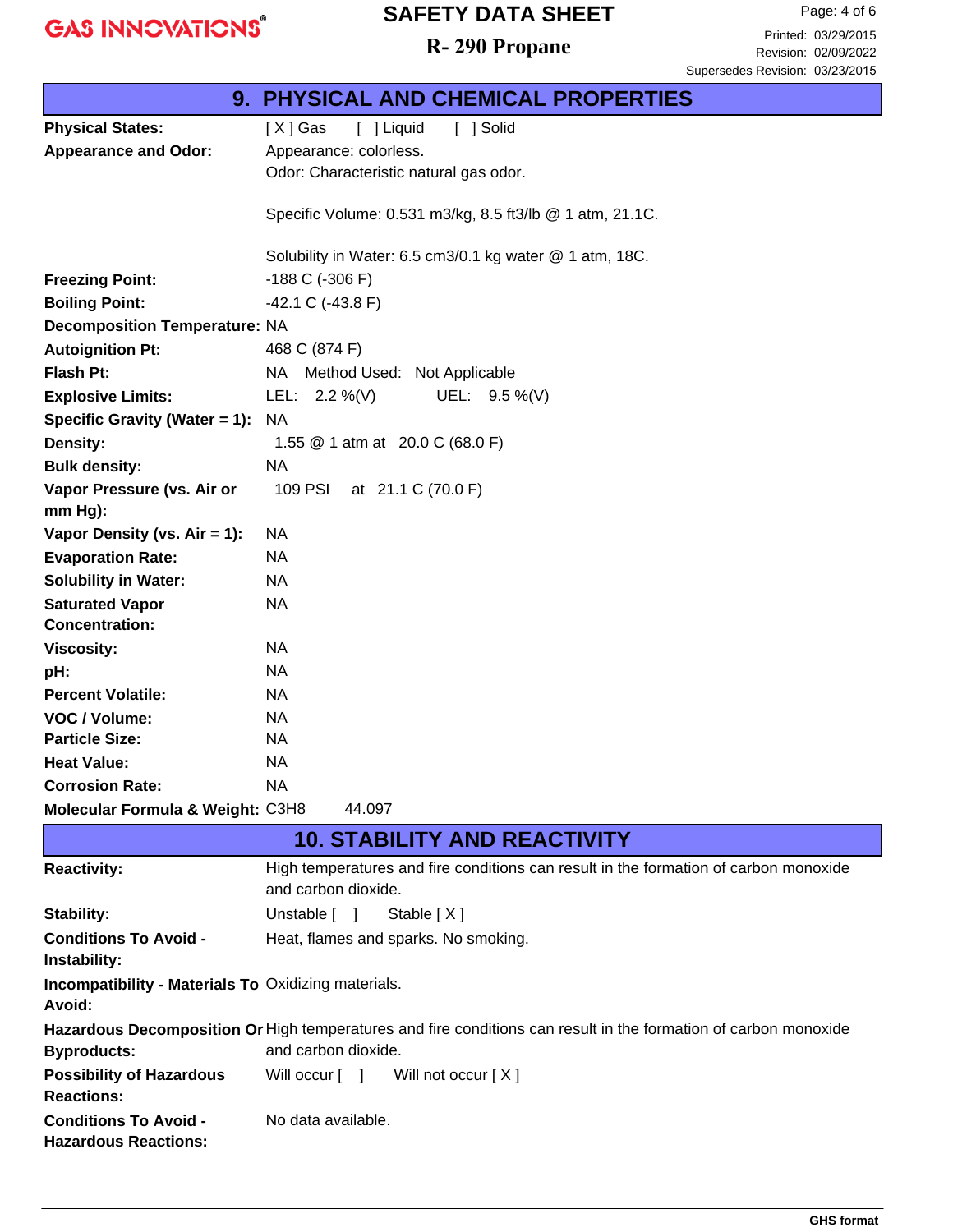# **SAFETY DATA SHEET**<br>Printed: 03/29/2015

**R- 290 Propane** 

Revision: 02/09/2022 Supersedes Revision: 03/23/2015

|                                                                                                                                                                                                                                         |                                   | <b>11. TOXICOLOGICAL INFORMATION</b>                                                                                                                                                                                                                                 |                                                                                                                                                                                                       |                                       |              |
|-----------------------------------------------------------------------------------------------------------------------------------------------------------------------------------------------------------------------------------------|-----------------------------------|----------------------------------------------------------------------------------------------------------------------------------------------------------------------------------------------------------------------------------------------------------------------|-------------------------------------------------------------------------------------------------------------------------------------------------------------------------------------------------------|---------------------------------------|--------------|
|                                                                                                                                                                                                                                         | <b>Toxicological Information:</b> | Acute toxicity: No data available.<br>Epidemiology: No information available.<br>Teratogenicity: No information available.<br>Reproductive Effects: No information available.<br>Mutagenicity: No information available.<br>Neurotoxicity: No information available. |                                                                                                                                                                                                       |                                       |              |
| <b>Irritation or Corrosion:</b>                                                                                                                                                                                                         |                                   | No data available.                                                                                                                                                                                                                                                   |                                                                                                                                                                                                       |                                       |              |
| <b>Sensitization:</b>                                                                                                                                                                                                                   |                                   | No data available.                                                                                                                                                                                                                                                   |                                                                                                                                                                                                       |                                       |              |
| Carcinogenicity:                                                                                                                                                                                                                        |                                   | NTP? No<br>IARC Monographs? No                                                                                                                                                                                                                                       |                                                                                                                                                                                                       | <b>OSHA Regulated? No</b>             |              |
|                                                                                                                                                                                                                                         |                                   | <b>12. ECOLOGICAL INFORMATION</b>                                                                                                                                                                                                                                    |                                                                                                                                                                                                       |                                       |              |
| <b>General Ecological</b><br>Information:                                                                                                                                                                                               |                                   | Environmental: No information available.<br>Physical: No information available.                                                                                                                                                                                      |                                                                                                                                                                                                       |                                       |              |
| assessment:                                                                                                                                                                                                                             | <b>Results of PBT and vPvB</b>    | No data available.                                                                                                                                                                                                                                                   |                                                                                                                                                                                                       |                                       |              |
| <b>Persistence and</b><br>Degradability:                                                                                                                                                                                                |                                   | No data available.                                                                                                                                                                                                                                                   |                                                                                                                                                                                                       |                                       |              |
|                                                                                                                                                                                                                                         | <b>Bioaccumulative Potential:</b> | No data available.                                                                                                                                                                                                                                                   |                                                                                                                                                                                                       |                                       |              |
| <b>Mobility in Soil:</b>                                                                                                                                                                                                                |                                   | No data available.                                                                                                                                                                                                                                                   |                                                                                                                                                                                                       |                                       |              |
|                                                                                                                                                                                                                                         |                                   | <b>13. DISPOSAL CONSIDERATIONS</b>                                                                                                                                                                                                                                   |                                                                                                                                                                                                       |                                       |              |
| <b>Waste Disposal Method:</b>                                                                                                                                                                                                           |                                   | regulations.                                                                                                                                                                                                                                                         | Do not attempt to dispose of residual or unused quantities. Return container to supplier.<br>Dispose of contents/containers in accordance with local/regional/national/international                  |                                       |              |
|                                                                                                                                                                                                                                         |                                   | <b>14. TRANSPORT INFORMATION</b>                                                                                                                                                                                                                                     |                                                                                                                                                                                                       |                                       |              |
| <b>LAND TRANSPORT (US DOT):</b><br>DOT Proper Shipping Name: Propane [see also] Petroleum gases, liquefied.<br><b>FLAMMABLE GAS</b><br><b>DOT Hazard Class:</b><br>2.1<br><b>UN/NA Number:</b><br><b>UN1978</b><br><b>FLAMMABLE GAS</b> |                                   |                                                                                                                                                                                                                                                                      |                                                                                                                                                                                                       |                                       |              |
|                                                                                                                                                                                                                                         |                                   | <b>15. REGULATORY INFORMATION</b>                                                                                                                                                                                                                                    |                                                                                                                                                                                                       |                                       |              |
|                                                                                                                                                                                                                                         |                                   | EPA SARA (Superfund Amendments and Reauthorization Act of 1986) Lists                                                                                                                                                                                                |                                                                                                                                                                                                       |                                       |              |
| CAS#                                                                                                                                                                                                                                    |                                   | <b>Hazardous Components (Chemical Name)</b>                                                                                                                                                                                                                          | S. 302 (EHS)                                                                                                                                                                                          | S. 304 RQ                             | S. 313 (TRI) |
| 74-98-6                                                                                                                                                                                                                                 | Propane                           |                                                                                                                                                                                                                                                                      | No                                                                                                                                                                                                    | No                                    | No.          |
| CAS#                                                                                                                                                                                                                                    |                                   | <b>Hazardous Components (Chemical Name)</b>                                                                                                                                                                                                                          |                                                                                                                                                                                                       | <b>Other US EPA or State Lists</b>    |              |
| 74-98-6                                                                                                                                                                                                                                 | Propane                           |                                                                                                                                                                                                                                                                      | TSCA: Yes - Inventory; CA PROP.65: No; CA TAC, Title 8:<br>No; MA Oil/HazMat: Yes; MI CMR, Part 5: No; NC TAP: No;<br>NJ EHS: Yes - 1594; NY Part 597: No; PA HSL: Yes - 1; SC<br>TAP: No; WI Air: No |                                       |              |
| CAS#                                                                                                                                                                                                                                    |                                   | <b>Hazardous Components (Chemical Name)</b>                                                                                                                                                                                                                          |                                                                                                                                                                                                       | <b>International Regulatory Lists</b> |              |
| 74-98-6                                                                                                                                                                                                                                 | Propane                           |                                                                                                                                                                                                                                                                      | Canadian DSL: Yes; Canadian NDSL: No; Mexico INSQ: Yes -<br>1075; Australia ICS: Yes; New Zealand IOC: Yes; China<br>IECSC: Yes; Japan ENCS: Yes - (2)-3; Korea ECL: Yes -                            |                                       |              |